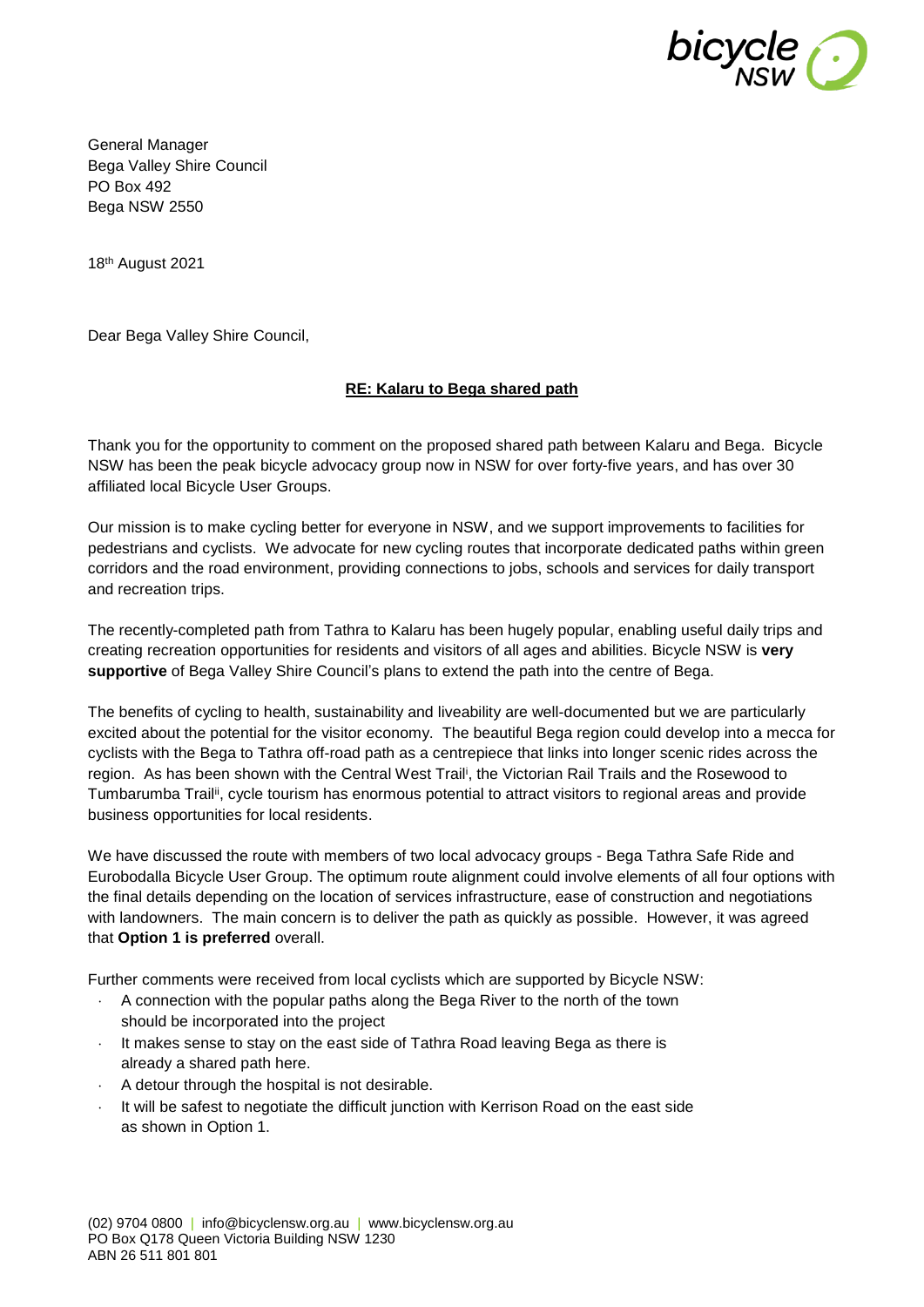A new path via Ike Game Road that bypasses the Tathra Road at the Jellat Bends (Option 4) is not considered necessary or desirable as it will be too steep and indirect for most recreational cyclists.

Please refer to our recent submission to the CSP review (attached) which highlights important considerations when planning and constructing new cycling infrastructure. In summary:

- **1.** Bicycle NSW supports cycling infrastructure that is completely separated from vehicles and caters for riders of all ages and abilities. According to the best practice 'cycling segmentation' model, developed in Portland USA to identify the type and needs of existing and potential bike ridersiii, such cycle paths will allow 70% of local residents to consider journeys by bike. The Bicycle NSW *Build it for Everyone* policy pillariv sets a standard that cycling infrastructure should be fit for eight-year-old children or elders to ride on. Door zone bike lanes, bike stencils on the road and dangerous intersections will continue to deter the 48%<sup>v</sup> of people who are 'interested but concerned', from making the switch to cycling. The area has some steep inclines but the increasing use of e-bikes and other micromobility devices will ensure that active transport options are accessible to all residents.
- 2. Where separated paths cannot be provided, reduce speed limits to 30km/h on local streets with on-road cycle routes. 30 km/h has been shown as an optimal speed limit to allow people driving and cycling to share the road safely<sup>vi</sup> and is becoming a standard speed limit in many parts of the world. All single lane roads in Spain have been under a 30km/h limit since May 2021 and 30% of UK residents live in 20mph areas<sup>vii</sup>. Lower speed limits are an important building block for Vision Zero, an approach to road safety that was launched in Sweden in 1994 with the simple premise that no loss of life is acceptable. The Vision Zero approach has been highly successful and has spread to many other countries. The key policies include prioritizing low urban speed limits, pedestrian zones, physical separation between bicycle and car traffic, data-based traffic enforcement and behaviour-change education<sup>viii</sup>.
- **3.** Develop facilities for cycle tourism by establishing a series of waymarked routes on shared paths and scenic back roads and providing bike rental hubs in tourist centres to ensure access to the trails for all visitors.
- 4. Focus on the detailed design of cycle routes, end of trip facilities and wayfinding to encourage the uptake of cycling and reduce dependence on private vehicles.
	- It is essential to ensure that popular daily destinations such as town centres, schools and stations are easy to reach by bicycle for all residents of all ages and abilities. In particular, safe connections with all education facilities along the routes must be incorporated. Cycling infrastructure needs to be safe and continuous to increase the mode share of cycling and reduce congestion associated with school journeys.
	- Integration of the routes with bus stops is essential to ensure easy access by bike and foot. All public transport journeys start and finish with a walk or cycle. Providing high-quality, safe conditions for active travel to bus routes will break down the first/last mile barrier which can inhibit take-up of public transport
	- Cycle parking and other end of trip facilities should be provided at journey end locations to further support riders and encourage participation.
	- Wayfinding supports visitors to vibrant centres by clearly articulating and communicating the most efficient and safest route. Signage style for wayfinding should be consistent throughout the LGA.